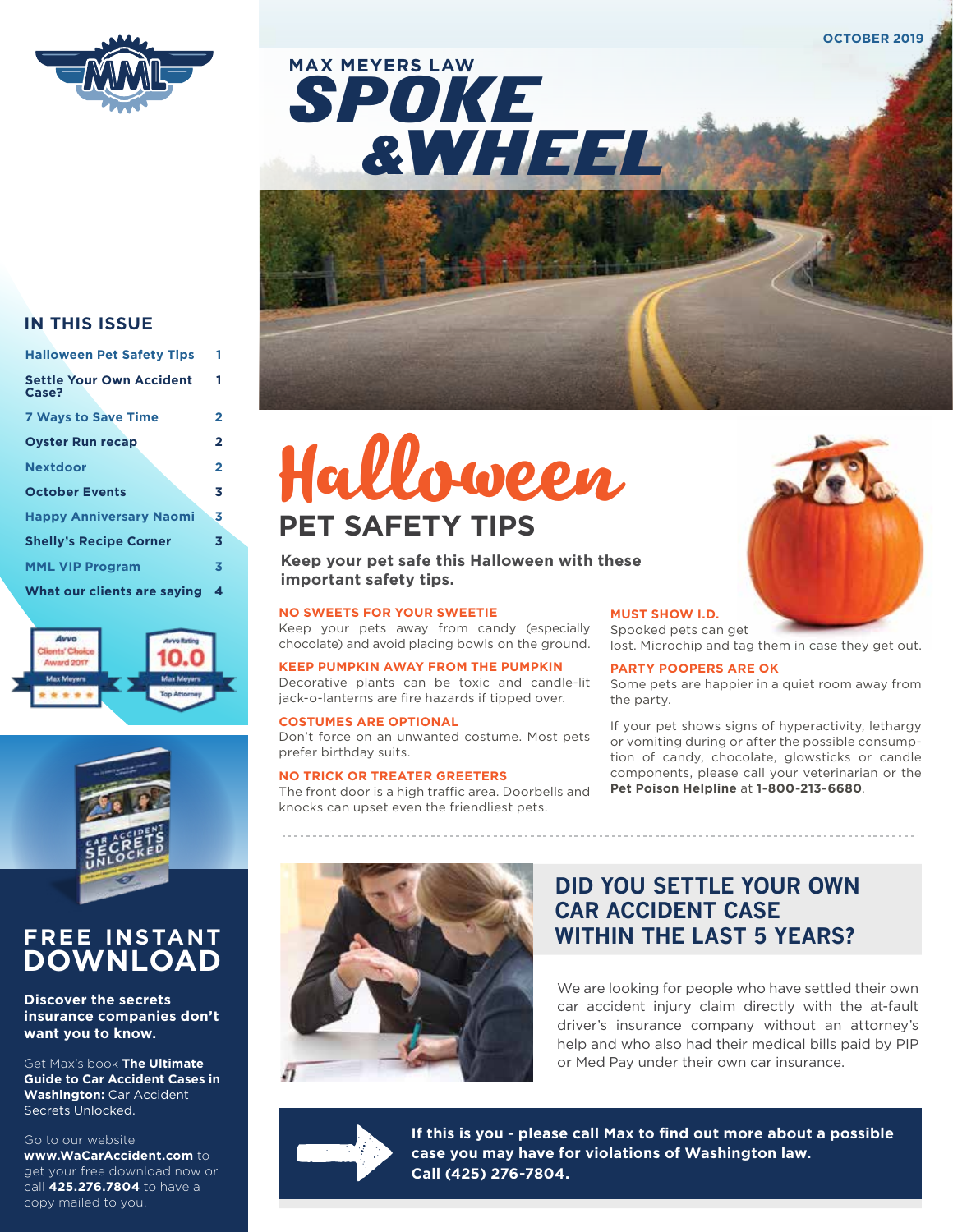# **Your Daily Routine Can Save You Time**  7 ways

Life is busy. Maybe you're a full-time parent who just sent your kids back to school, or a working professional who is balancing two jobs. No matter your situation, try these time savers to help eliminate stress and add a little extra time to your day!

#### **1 - MEAL PREP**

This is a big one! Create a weekly meal plan for dinner. Planning and preparing the week's meals in advance saves time and money and will help you eat healthier, portioned meals.



Check out these Apps to help with meal planning:

- **MealBoard**
- **Mealime**
- **Paprika**
- **PlateJoy**

**Grocery Delivery**. Add items to your online cart, then have them delivered in as quick as an hour. You pay extra for the convenience but cut back on in-store impulse buys. Can't be home for pick up? Select a service that uses insulated containers. Here is a list of stores with grocery delivery:

- **Safeway**
- **Kroger**
- **Target**
- **Walmart**
- **Sam's Club**
- **BJ's Wholesale**
- **Costco Wholesale**

Here are some additional popular websites with grocery delivery service:

- **Amazon Fresh**
- **Boxed**
- **Instacart**

#### **2 - SET YOUR CLOTHES OUT THE NIGHT BEFORE**

Don't waste precious minutes standing in front of your closet every morning trying to decide what to wear. Plan your entire outfit the night before so you are ready to go the next morning.

#### **3 - TURN OFF EMAIL AND FACEBOOK NOTIFICATIONS**

Even momentary distractions suck up time in your day. Keep email and Facebook to a designated time during the day and avoid those pesky notification interruptions.

#### **4 - SET A TIMER**

If you know you have to leave the house by 6:30am, set a timer to keep you on track. Having a visible reminder of the minutes ticking away will help keep you on schedule.

#### **5 - HAVE A PLACE FOR EVERYTHING**

Get organized by creating a specific, permanent home for your keys, wallet, phone, coat, purse, etc. You will literally save collective hours by not spending that frantic 10 minutes before you want to leave the house desperately trying to find your keys! As soon as you get home in the evening, put everything back in its place.

#### **6 - UTILIZE YOUR COMMUTE**

Depending on what kind of commute you have, use it to your advantage. If you are a passenger in a car, eat your breakfast on the way to work. If you are a bus or train rider, use that time to check email, social sites and the news.

#### **7 - REVIEW YOUR NEXT DAY'S CALENDAR THE NIGHT BEFORE**

Check your weekly calendar once on Sundays. Knowing where you are supposed to be will reduce morning confusion, help you get a jump start on the day, and reduce the temptation to check emails between meetings.

What will you do with all the extra time you save? When things get busy, it is easy to put our personal "to-do" list on the back burner. Use the time you shave off your current **routine to do something fun for yourself!**

- Pick up a hobby
- Join a group fitness class
- Take an online course
- Read a new book

You will feel more fulfilled and well-rounded as a human being when you are able to add one of these activities into your daily routine.

# LOTS OF FUN AT Oyster Run

Another great year at the annual **Oyster Run** up in **Anacortes!** Lots of great food, music, friendly faces and most importantly… lots of sweet rides!

We changed up our booth location this year and loved being right by the Elks club and next to the live band.

It was also the last chance to enter our 2019 Harley Davidson Iron 883 motorcycle giveaway.

Thank you to everyone who stopped by to say hi and entered our drawing.





Be safe out there & we look forward to next riding season!



You can now find Max Meyers Law on Nextdoor.com! Thank you for recommending us to your neighbors, friends, and family.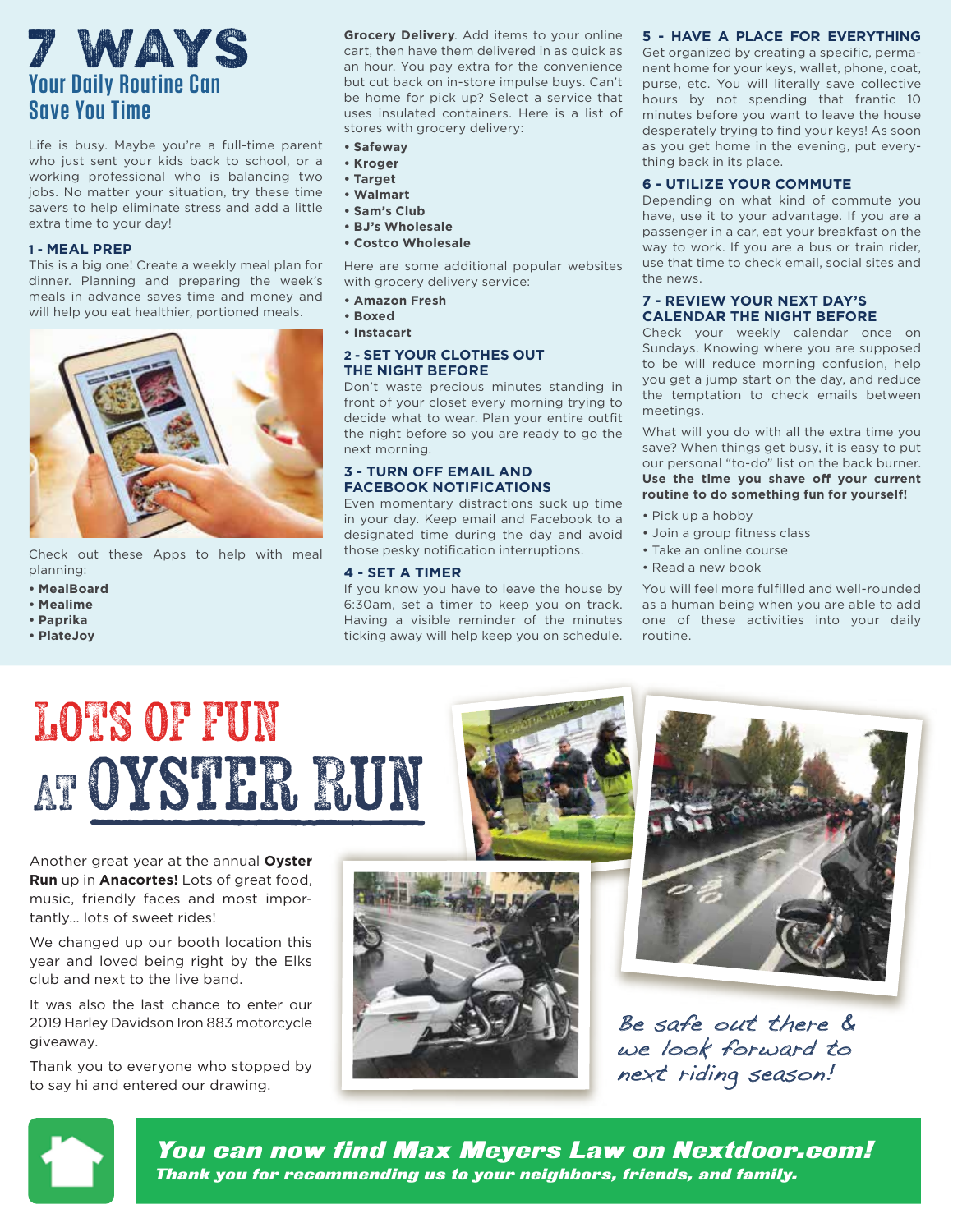#### **FOOD TRUCK FESTIVAL OCT 5**

Shop free from food trucks at Trucktoberfest outside South Lake Union Discovery Center, or buy a ticket that admits you to the fenced area for age 21+ and includes six beer samples from 30 breweries.

For details visit **www.facebook.com/events/555980298250478/**.

#### **LEGO BUILDING CONVENTION OCT 5 - 6**

View thousands of models created by adult hobbyists and visit LEGO vendors at BrickCon Public Exhibition in Seattle Center Exhibition Hall.

Visit **www.brickcon.org** for details.

#### **CRAB AND SEAFOOD FESTIVAL OCT 11 - 13**

Dungeness Crab & Seafood Festival features food from 14 restaurants, crab catching, craft booths, live music, a 5K run (Saturday), and a chowder cook-off (Sunday) in Port Angeles. Free admission.

Visit **www.landing.crabfestival.org** for details.

#### **RARE BOOK SALE OCT 12 - 13**

Browse thousands of rare books, maps, prints, and photos at the Seattle Antiquarian Book Fair in the Exhibition Hall at Seattle Center. Visit **www.seattlebookfair.com** for details.

#### **BEER TASTING IN BOTHELL OCT 19**

Taste beer from dozens of breweries with food for sale at Bothell Underground Beer Festival in the garage at Bothell City Hall for age 21+. No pets.

Visit **www.bothellchamberwa.chambermaster.com/events/details/bothellunderground-beer-festival-2018-13716**.

#### **PET PARADE OCT 20**

Bring your pet to the Halloween Pet Parade in Volunteer Park, featuring pets in costumes, prizes in five categories (noon), a parade (12:30 p.m.) vendor booths, and food trucks at Volunteer Park. Free.

Visit **www.volunteerparktrust.org/event/halloweenpet-parade-2019.**

#### **THRILLER DANCE IN REDMOND OCT 26**

Join or watch zombies staggering into Redmond Town Center for a costume contest, photo booth, live music, and "Thriller" dance at Thrill the World Redmond. Free.

Visit **www.facebook.com/events/246940366138751**.

#### **COMICS CONVENTION IN TACOMA OCT 26 - 27**

Meet dozens of comics creators, hear panel talks, play games, and browse dealer tables at Jet City Comic Show at the Tacoma Convention Center.

Details at **www.jetcitycomicshow.com**.

October EVENTS

Shelly's RECIPE CORNER

Perfect Pumpkin Seeds

**Keep the seeds from your carved pumpkins to make this salty and crunchy snack!**

#### **Ingredients:**

- Seeds from 2 large pumpkins
- ½ tsp Lawry's Seasoned Salt
- ½ tbsp olive oil
- Dash of salt

#### **Directions:**

Preheat oven to 350 degrees.

Scrape out and remove seeds from your two pumpkins. Wash and clean the seeds, making sure to remove any unwanted pumpkin rinds or deformed seeds.

Soak the clean seeds in a bowl full of water for ½ hour on the kitchen counter or overnight in the refrigerator. Drain the seeds and discard the water.

Fill a pot with water and a dash of salt (enough water so that it will cover the seeds). Bring the water to a boil. Place seeds into the boiling water and boil gently for about 10 minutes.

Turn off the heat and drain the seeds and place back into your empty bowl. Toss seeds with olive oil. Lay out seeds in a thin layer onto a cookie sheet. Sprinkle with Lawry's Seasoned Salt. Place in oven and move and turn the seeds over about every 10 minutes, making sure they are not burning. Seeds are done after about 40 minutes or when they become firmer and are no longer soft. You do not want dark spots on your seeds, you want them to be a darker yellow.

Remove from oven and allow to cool. Season with additional salt if desired. Place into a clean mason jar or another food-safe storage container. Enjoy!





We recently celebrated another milestone anniversary at Max Meyers Law.

> Congratulations to Naomi on her one-year anniversary!

Noami has been a wonderful addition to our team. All you have to do is read this month's "What Our Clients Are Saying" section in this newsletter to find out just photo courtesy of iheartnaptime.net how wonderful our clients think Naomi is.

> Thank you for all you do for the team and Happy 1 Year Anniversary!!!



Become a **VIP Member today** and take advantage of our great benefits!

Email Dawn at **dawn@maxmeyerslaw.com** or visit our website at **MaxMeyersLawVIP.com**!